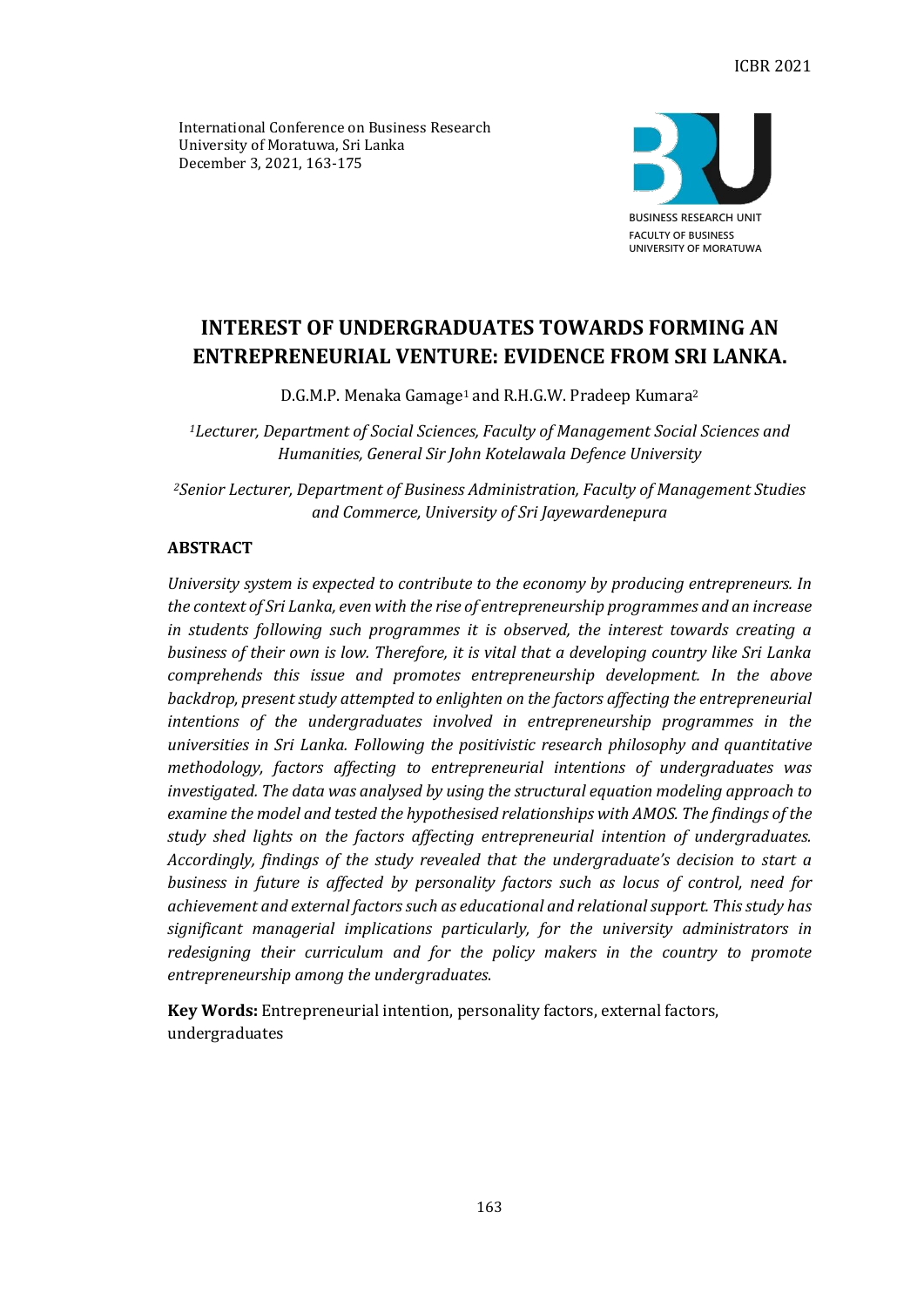# **1. Introduction**

Entrepreneurship is the greatest asset as it is the key source of wealth and fight against unemployment. The significance of entrepreneurship stems from its imperative contribution to the national economy by increasing economic efficiencies, introducing innovations, creating new jobs and sustaining employment levels (Pretheeba, 2014). Universities play a vital role in this regard particularly, producing entrepreneurs with the required educational background and skills. Entrepreneurship education plays an indispensable role towards the development of entrepreneurial intention and enhances an individual's decision towards choosing to become an entrepreneur in the future (Velliere, 2015). Studies which highlighted the importance of the significant impact of outstanding universities on new venture creation stated that, if the 4000 companies founded by MIT graduates and faculty, formed an independent nation, it would have the 24th largest economy in the world (Ayers, 1997; Franke and Luthje, 2004).

Despite this importance until recently, fostering innovations and new product development through entrepreneurship has not been regarded as a priority of most of the universities (Franke and Luthje, 2004). Several universities have designed entrepreneurship education and training programs without establishing dedicated chairs (Kofner, Menges and Schmidt, 1999). In Sri Lanka, although the education system produces large number of highly educated individual with academic skills, they do not provide skills that are needed to become an entrepreneur (Mayuran, 2017). Unfortunately, today the university system in Sri Lanka does not contribute by even producing five percent of entrepreneurs (Mayuran, 2017). Further, in Sri Lanka there is a less intention among undergraduates to be entrepreneurs compared to other employment (Mayuran, 2017). Even with the rise of entrepreneurship programmes and an increase in students following such programmes it is observed, the interest towards creating a business of their own is low (Madhushyanthi and Wijerathna, 2020). In this backdrop it demands to understand the what factors shape the interest of undergraduates to start their own venture. This gives rise to the question What are the factors affecting the entrepreneurial intention of undergraduates in Sri Lanka?

The objective of the study is to identify the factors affecting the entrepreneurial intention of undergraduates in Sri Lanka. And the specific objectives are to identify personality factors affecting the entrepreneurial intention of undergraduates in Sri Lanka and external factors affecting the entrepreneurial intention of undergraduates in Sri Lanka.

Conducting such a study is significant as there is a lacuna in the extant literature investigating entrepreneurial education and intentions (Amofah, Saladrigues and Akwa-Sekyi, 2020, Sivarajah and Kandaiya, 2013). Much of the existing literature on entrepreneurship focuses attention on adult entrepreneurs (Gelaidan and Abdullateef, 2017). Further, studies which focus on adult entrepreneurs have ignored the fact that the future working environment will largely depend on the exuberance, agility, and creativity of the youth, so the need to study the reasons why these generations venture into entrepreneurship is highly necessary (Henderson and Robertson, 2000). Moreover, recent scholars emphasize the need for investigating what factors are stimulating the interest of people to become an entrepreneur (Gelaid anand Abdullateef, 2017). Therefore, it is vital to investigate this problem particularly for a developing country like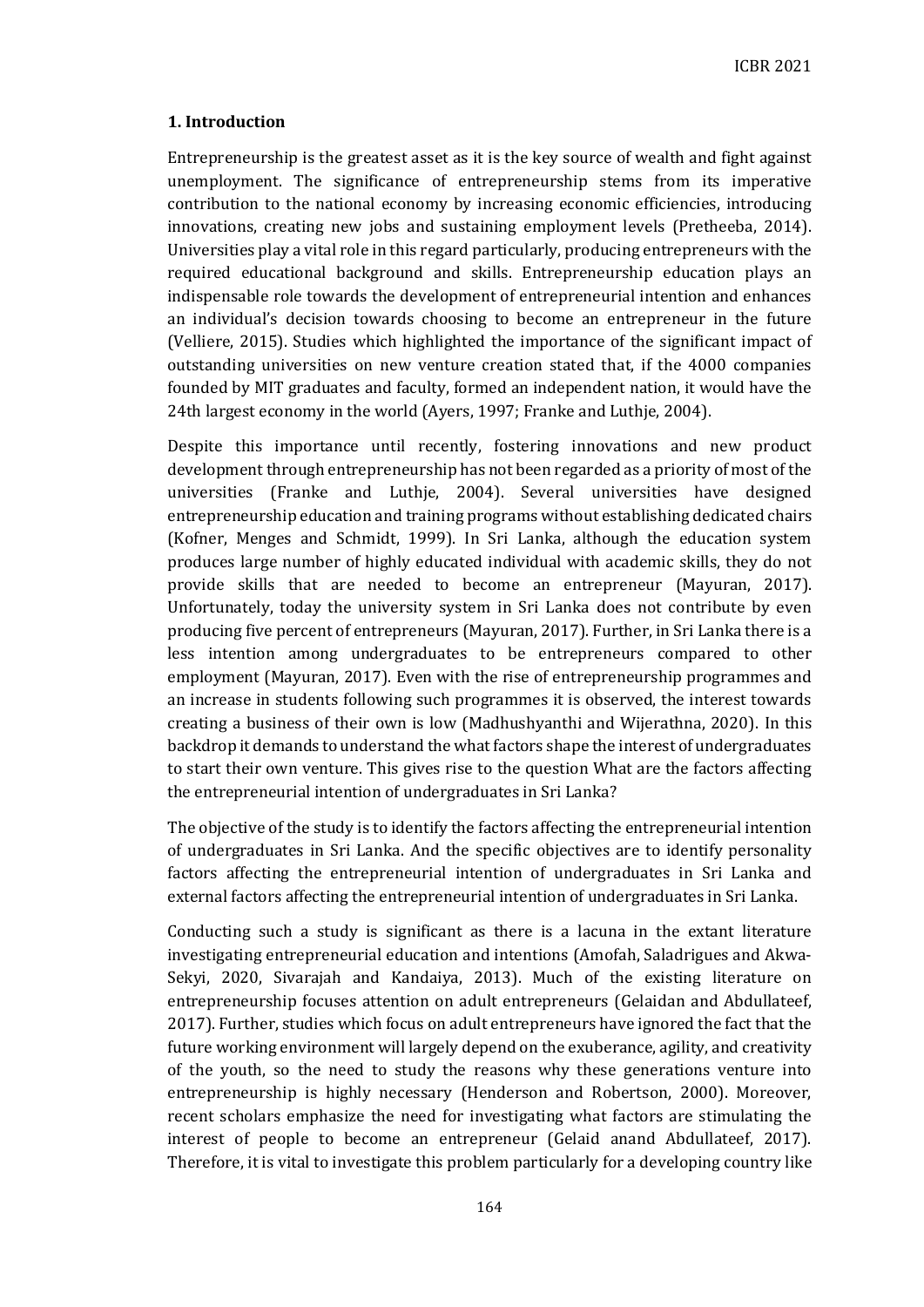Sri Lanka to promote entrepreneurship development which targets on building skills and entrepreneurial consciousness (Amofah, Saladrigues and Akwa-Sekyi, 2020)

In response to this the present paper investigates the entrepreneurial intentions of undergraduates to provide a better understanding of the factors influencing undergraduate's entrepreneurial intentions. More specifically, this paper investigates the antecedents that may explain the entrepreneurial intentions. For this purpose, internal personality factors (i.e. willingness to take risks, need for independence, Locus of control) and External factors (i.e. relational support, educational support) have been integrated into a conceptual model.

## **2. Literature Review**

# **2.1. Entrepreneurial intentions**

A long tradition of research is devoted to the question of why some people choose to be self- employed and start their own businesses and others are rather inclined to seek traditional wage or salary employment. A number of conceptual models structure the various factors that affect this process [e.g. Bygrave, 1989; Moore, 1986). Although not specifically developed for students, they might explain their entrepreneurial intentions as well as the intentions of any other population (Franke andLuthje, 2004).

Entrepreneurship is an intentional activity (Henle, 2007) and the single best predictor of entrepreneurial behavior (Mazzarol, Volery, Doss and Thein, 1999). Extant literature has asserted that intentions are an important consequence of planned behaviour (Ajzen, 1991; Krueger, 2002; Shook et al., 2003; Edelman et al., 2008). Entrepreneurial intention is a reflection of the state of the mind and prompts people to take up self-employment instead of being employed (Gerba, 2012; Karimi et al., 2016). This can be defined as the engagement in or the intention of an individual to start a new business (Dinis et al., 2013). Entrepreneurial intention also relates to the behaviour and commitment of the individual who is motivated or driven towards starting a new venture (Gerba, 2012). According to the previous studies people will not become entrepreneurs all of a sudden without certain triggers and most importantly, the intention (Krueger, Reilly andCarsrud, 2000). The intention is formed at least a year in advance of the new venture creation (Henle, 2007). Further, noted that starting a business is not an event, but a process which may take many years to involve and come to an execution (Henle, 2007).

## **2.2. Factors affecting entrepreneurial intentions**

Intention to start a business is driven from a propensity to act upon opportunities and from perceptions of desirability and feasibility (Mayuran, 2017). Several conceptual models of entrepreneurial intentions have been developed to identify the factors that have an impact on entrepreneurial intention of starting a new business (Bird, 1988: Davidsson, 1997 and Autio 1997; Bolton and Lane, 2012). Much of this literature has explored the reasons why students at universities and other higher institutions are taking up the challenges of entrepreneurship. Wang and Wong (2004) studied the entrepreneurship interest of Singaporean students based on their personal backgrounds and discovered that gender, education level and experience from a family business are the significant factors that explain entrepreneurship interest among the students (Gelaidan and Abdullateef, 2017). Lee et al. (2005), in a cross-cultural research of four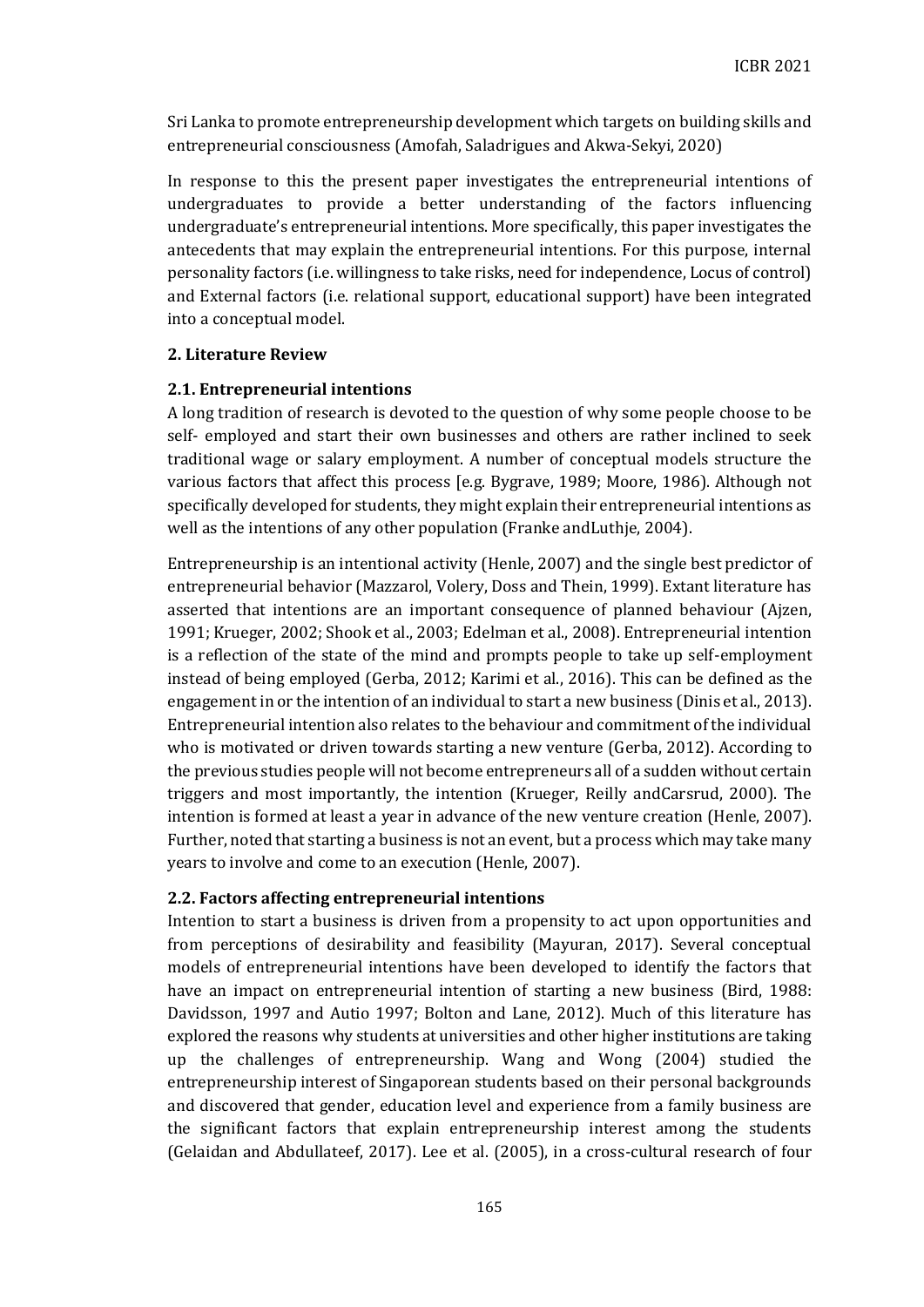countries, found that young university students will go into entrepreneurship if each country can provide customized entrepreneurship education.

Most approaches which investigate entrepreneurial intentions distinguish between internal and external factors. The discussion of internal factors that might determine people's career choices has been dominated by models that strive to identify stable personality traits and attitudes (Franke and Luthje, 2004). In studying entrepreneurship, therefore, previous studies have focused on personality (Sesen, 2013). Several studies investigated a number of personality traits, such as risk-taking propensity (Hisrich and Peters, 1995), the need for achievement (Johnson, 1990) and locus of control (Bonnettand Fuhrmann, 1991), as factors affecting people's aspirations to start a company.

Extant literature has established a link between entrepreneurial intention and personality factors including self-confidence, risk taking, locus of control and achievement needs (Turker and Selcu, 2009). Further, pointed out that Self-confidence as a determinant of intention has been extensively discussed in other disciplines, with little focus from the business perspective (Bolton and Lane, 2012). Key findings from different schools of thought have clearly shown that self-confidence is a construct that determines students' feelings of trust in their qualities, abilities and judgment (Koh, 1996). Recent studies investigated models focusing on personality traits integrating the concept of attitude. Attitude instruments have proven to account for a large part of variance in widely varied behavior (Ajzenand Madden, 1986; Ajzen and Fishbein, 1980). Although these personal factors are empirically investigated, empirical research has revealed contradictory findings about the role of personal characteristics (Brockhaus, 1987; Robinson, Huefner and Hunt, 1991). Therefore, these personal factors; risk taking, locus of control and achievement needs are empirically investigated in the present paper in light of the Risk Taking theory (Marshal, 1890), Social Learning Theory of Personality (Rotter, 1954) and Theory of Achievement Motivation (Mcclelland, 1960).

Several studies have investigated the external factors affecting the entrepreneurial intention (Gelaid ana Abdullateef, 2017). Franke and Luthje (2004) examined social, economic and educational and contextual variables that may influence people's willingness to become an entrepreneur (i.e. image of entrepreneurs in society, availability of funds). Certain studies identified educational support as an external factor influencing entrepreneurial intentions (Wilson et al., 2007; Gelaidan and Abdullateef, 2017). Educational support is defined as a set of initiatives designed to improve national economic development through constant investment in quality education bolstered by an adequate number of teachers and relevant learning tools (Mwoma and Pillay, 2016; Lafuente et al., 2016). When appropriate entrepreneurship education is given, students who take these courses will tend to develop the required self-confidence to go into their own businesses during, before or after their higher institution programmes (Galloway and Brown, 2002; Gorman et al., 1997; Henderson and Robertson, 2000).Other studies have equally found that entrepreneurship education can enhance levels of self-efficacy and help the students to express further intentions to start their own ventures, increase their desire and inspire them to take up new challenges (Wilson et al., 2007).

In addition to the educational support, relational support is a crucial factor in developing entrepreneurial intention. Several studies have established that the support of family and friends has a significant effect on entrepreneurial intention (Henderson and Robertson,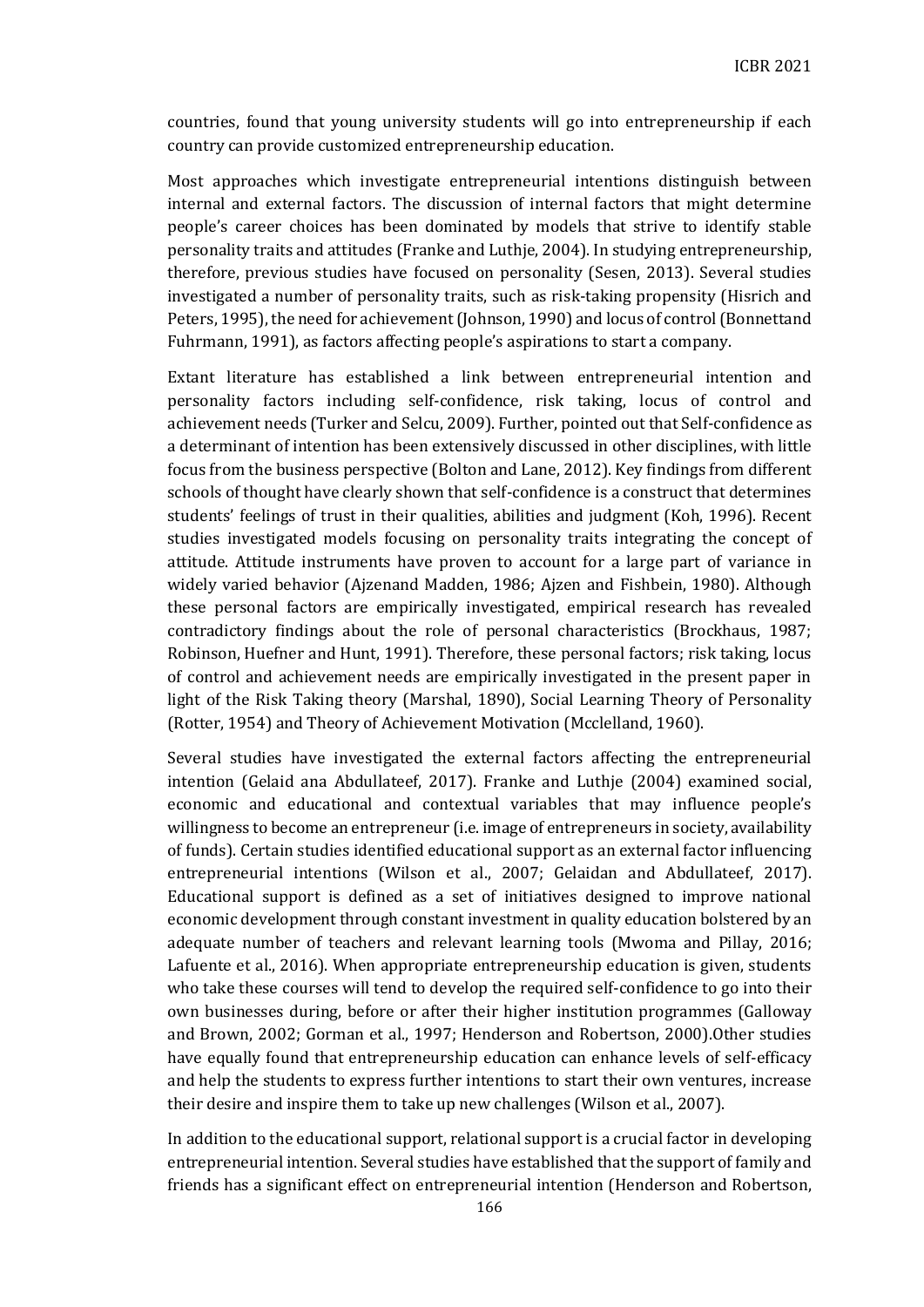2000; Turker and Selcuk, 2009). This can be in the form of emotional support and/or access to capital from friends and family (Honig and Davidsson, 2000; Baughn et al., 2006). Although some researchers regard entrepreneurship as behaviour that is innate (Thompson, 1999), others believe that it is an attitude that can be learned through education and can be stimulated through relational support (Karimi et al., 2016; Basu and Virick, 2008). In the extant literature empirical studies demonstrates a significant relationship between relational support and entrepreneurial intention (Chen and He, 2011; Sesen, 2013; Turker and Selcuk, 2009).

Following hypotheses and conceptual framework has been developed based on the literature review.

H1: Need for independence has a positive impact on Entrepreneurial intention of undergraduates

H2: Locus of control has a positive impact on Entrepreneurial intention of undergraduates

H3: Willingness to take risk has a positive impact on Entrepreneurial intention of undergraduates

H4: Educational support has a positive impact on Entrepreneurial intention of undergraduates

H5: Relational support has a positive impact on Entrepreneurial intention of undergraduates





*Source: Authors compiled, 2021*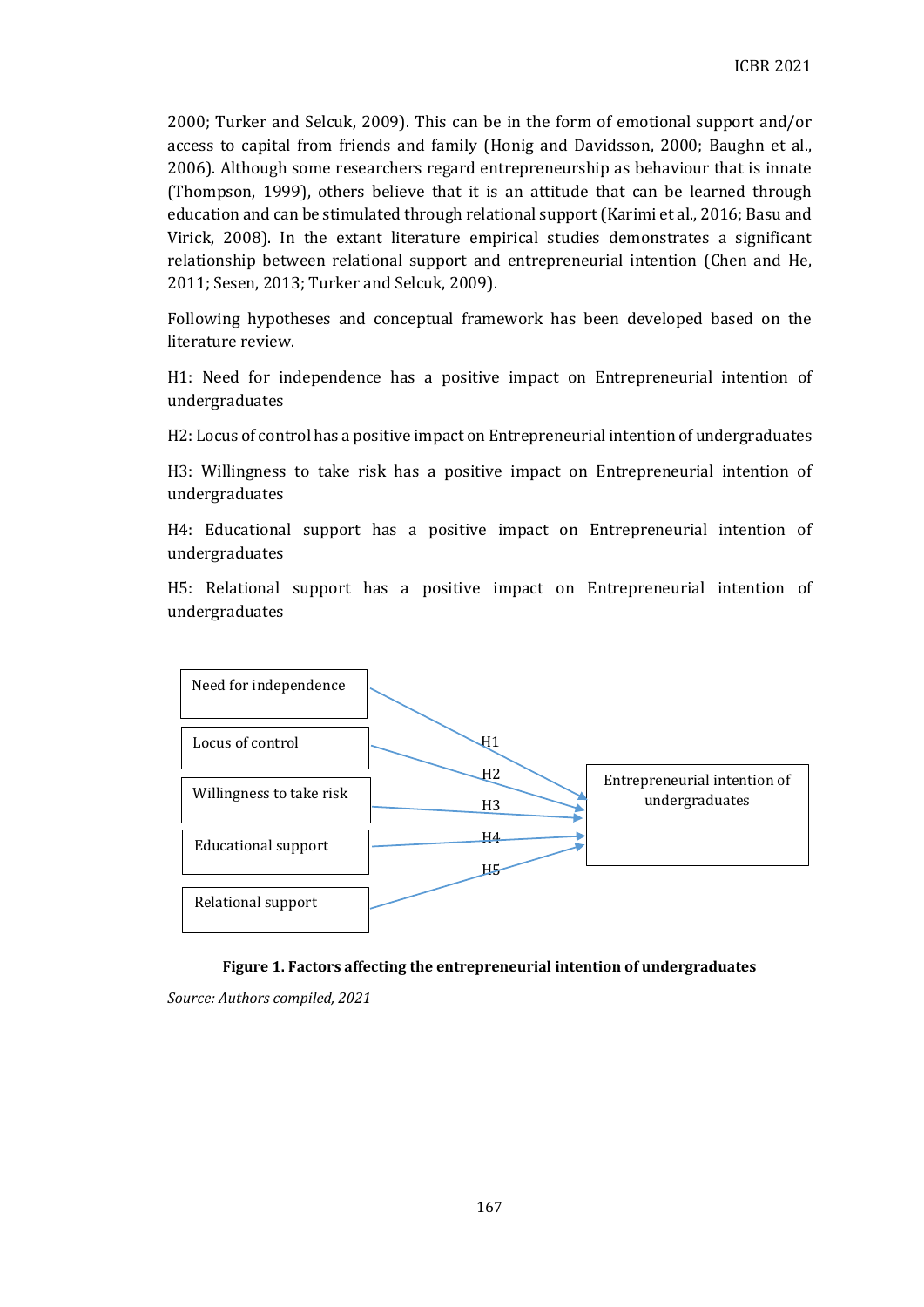# **3. Methodology**

Present study is governed by the positivistic research philosophy and follows quantitative method. The research paradigm is based on ontology and epistemology, where ontology is concerned with the nature of reality (Crotty, 1998), while epistemology relates to the examination of reality as what establishes perceived knowledge (Richards, 2003). The researcher has chosen the positivism approach as the research paradigm is based on a highly structures data collection method. Deductive approach was utilized where the research initiates the theory that would be put into test through collection of data that has been selected by the researcher (Saunders, Lewis and Thornhill, 2009), resulting in a quantitative research methodology being adopted. Factors affecting entrepreneurial intentions of undergraduates was investigated to proceed towards a conclusion by adapting the survey strategy. The population of this study comprised undergraduate pursuing any degree that comprised of entrepreneurship education in universities. Complying with the rule of thumb of Roscoe's a sample size larger than 30 and fewer than 500 was considered appropriate in the present study. Therefore, 200 was determined as the sample size. The survey focuses on undergraduates engaged in Entrepreneurship degree programmes and courses. Therefore, the unit of analysis selected in the present study is the individual. Following Gelaidan and Abdullateef, (2017) stratified sampling technique was used to select the undergraduates engaged in Entrepreneurship degree programmes and courses.

Both primary and secondary data was collected. Primary data gathered through a selfadministration questionnaire based on a cross sectional survey design, while secondary data was collected from books, journal articles and websites. The measurement instrument for this study is divided into two sections. First section measuring demographic factors and second section measuring other variables. The measures for the willingness to take risk, need for independence and locus of control the measurement were taken from a previously validated standard questionnaire used by Hisrich and Peters (1995), Franke and Luthje, (2004) and several authors. These were operationalized using the four items, three items and three items respectively. Educational support, Relational support and entrepreneurial intention were taken form (Linen and Chen, 2009; Turker and Seluck, 2009). These were operationalized using four items, two items and six items respectively. All continuous variables were measured using five point Likert scale (1= strongly disagree; 5= strongly agree).

Validity of the study was tested applying content and construct validity (Mohajan, 2017). To anaylze the data gathered SPSS (statistical package for Social Science), a descriptive statistical technique was utilized. Frequency, percentage and mean which are the descriptive statistics was calculated to obtain an understanding on the background.

## **4. Data Analysis and Findings**

The data was analysed by using the structural equation modeling approach to examine the model and test the hypothesised relationships with AMOS. Goodness of measures was performed to test the validity of measurement instruments, and a structural model was analysed to empirically establish the relationships between the constructs and test the model fit of the hypotheses. Construct validity, convergent validity and discriminant validity was assessed and assured in the preset study to ensure the goodness of measures.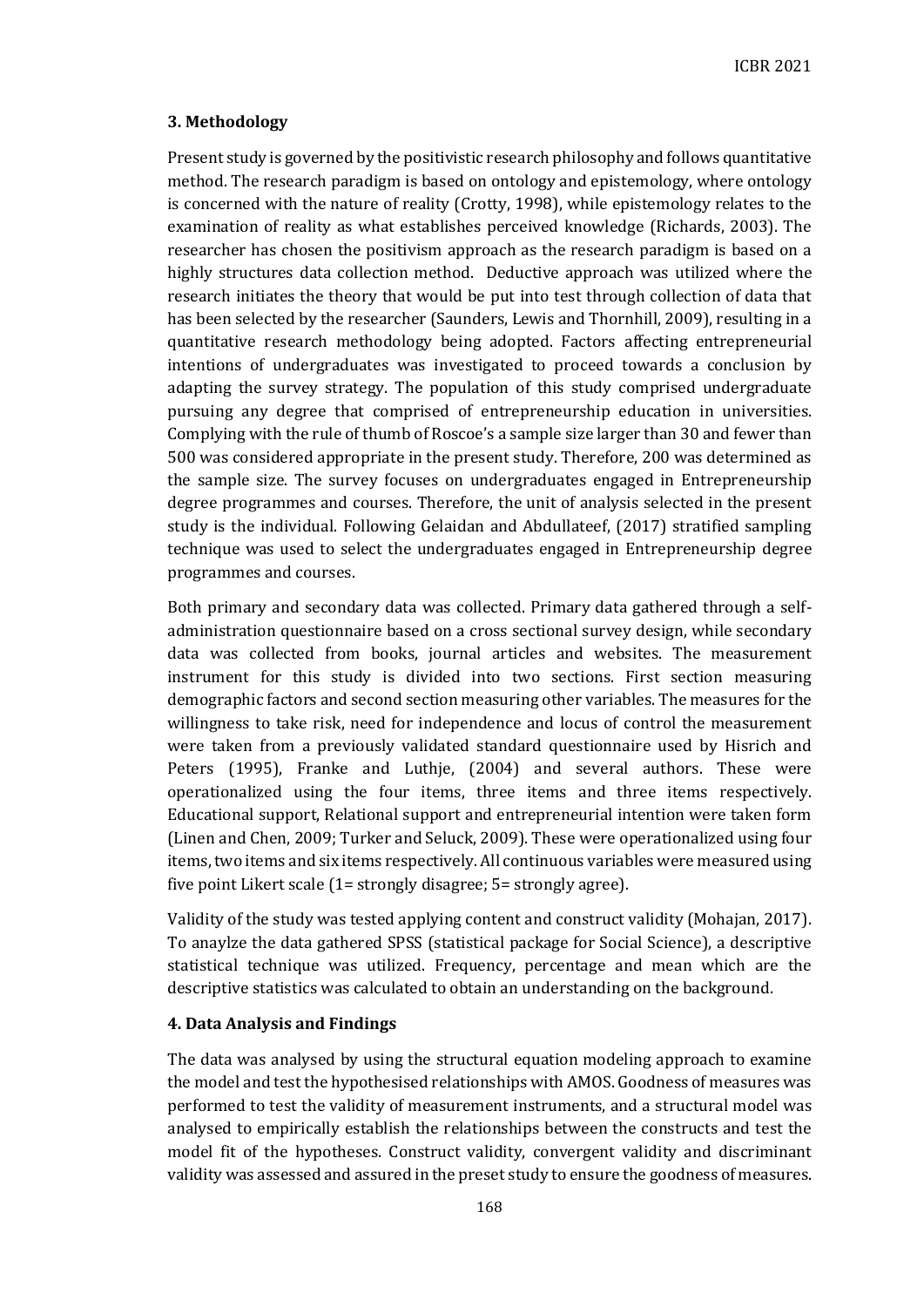Cronbach's alpha for all the variables were between 0.713 and 0.908, exceeding the suggested value of 0.70 (Hair et al., 2010), thereby the reliability of the measures used were ensured.

Based on the results, 42.8% of the respondents were males while 57.2% were females. In terms of the age, all were under 26 years. Only 2.7% owned small businesses before joining university and majority did not own any business before they joined university. 98.3% of the respondents reported that they attended an entrepreneurship course.

The findings of this study revealed that some of the hypotheses have positive impact on the entrepreneurship intention while others are not supported. From the personality factors, Need for independence has a positive impact on entrepreneurial intention ( $\beta$  = 0.262, p < 0.05), Locus of control has a positive impact on entrepreneurial intention  $\beta$  = 0.463, p < 0.05) while Willingness to take risk does not have any impact on entrepreneurial intention ( $\beta$  = 0.013, p > 0.05). From the external factors both educational support ( $\beta$  = 0.154, p < 0.05) and relational support ( $\beta$  = 0.236, p < 0.01) has a positive impact on entrepreneurial intention. With respect to the confirmed variables, however, the outcome has also revealed that Locus of control has the strongest effect on a student's entrepreneurial intention. This study confirmed the previous empirical findings of Gelaidan and Abdullateef, (2017), Turker and Seluck (2009) and Baughn et al. (2006),Franke and Luthje, (2004) except for the finding related to Willingness to take risk. It can be reasoned out based on the argument of several scholars. It is stated that the empirical research has revealed contradictory findings about the role of personal characteristics (Brockhaus, 1987; Robinson, Huefner and Hunt, 1991). Generally, these differences are explained by the fact that personality theories are intended for use across a broad spectrum of situations and therefore measure rather general tendencies which makes them lose their efficacy in any specific context. There seems to be an interactive process between personal characteristics and the environment in which people act (Herron and Sapienza, 1992; Naffziger et al., 1994). Risk-taking propensity, for instance, is likely to vary according to the entrepreneur's specific environment (Franke and Luthje, 2004).

## **5. Discussion, Recommendation for Future Research and Conclusion**

Entrepreneurship plays a major role in Sri Lanka's economic development (Mayuran, 2017). Particularly, lack of entrepreneurial intentions has become a major cause for increasing unemployment in Sri Lanka (Mayuran, 2017). Since entrepreneurial activities of undergraduates play a key role in generating employment opportunities, the findings of the present study provide valuable insights for the policy makers in order to promote the entrepreneurial intentions among the undergraduates. Even though the unemployment rate of undergraduates is significantly high in Sri Lanka, there is a high potential of improving its economy through encouraging fresh graduates to initiate a business of their own, while also driving it into a profit-making venture. This in return will not only increase the employment opportunities, but will also support in enhancing the living standards of the nation (Madhavika, 2019). Present study attempts to enlighten on entrepreneurial intention. Based on the understanding provided effective measures and mechanisms can be undertaken to enhance the entrepreneurial intention. which has much significance for the entire economy as well as for the society in general as more entrepreneurial ventures would enhance quality of life of people in the society.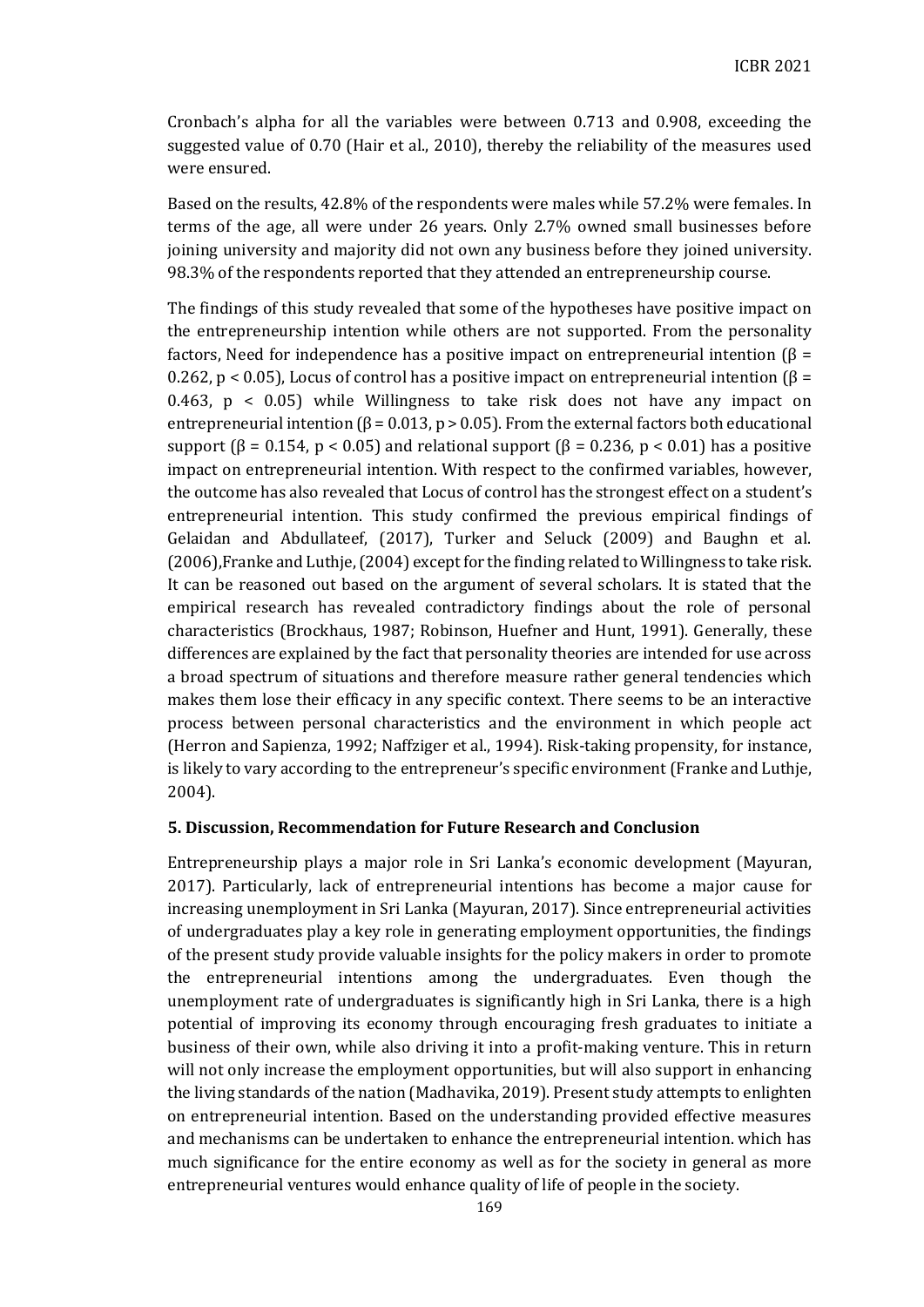Further, according to Gelaidan and Abdullateef, (2017), this area of entrepreneurial intentions among the undergraduates is not sufficiently investigated. Thus, this study has important practical implications particularly for university administrators.

It was revealed that locus of control strongly impacts on individual's entrepreneurial intention. This implies the importance of having training programmes for undergraduates to build their locus of control. Through that they can be trained to build their selfconfidence, face for the reality and trust on themselves. Further, the impact of educational support suggests that universities should incorporate more practical training programs particularly focused on developing entrepreneurs. Having specific degrees on entrepreneurship to teach and facilitate with the skills and competencies required to initiate and run a business would be vital. Particularly, entrepreneurship education needs to be incorporated to the curriculum. Finally, the impact of relational support on entrepreneurial intention suggests that financial, emotional and physical support from the family and other networks plays a major role in promoting individual's willingness to start businesses. Thus, it highlights the importance of providing the required skills for undergraduates to develop networking skills to attract such valuable support from their family and friends to initiate their venture. Since this study investigated only the intention of entrepreneurship it is suggested for future researchers to investigate the actual behavior of starting new ventures. Further, the findings of the present study suggested that willingness to take risk does not have any impact on entrepreneurial intention of undergraduates. It is suggested for future researchers to investigate why there is no impact from willingness to take risk for entrepreneurial intention through a qualitative study.

# **6. Conclusion**

The findings of the study shed lights on the factors affecting entrepreneurial intention of undergraduates. Accordingly, it can be concluded undergraduate's decision to start a business in future is affected by personality factors such as locus of control, need for achievement and external factors such as educational and relational support. This paper suggests the need for rethinking why undergraduates do not consider their willingness to take risk when deciding whether to start a new business. The findings of this study are much significant as the entrepreneurial intentions among the undergraduates have not been sufficiently investigated, even though lack of entrepreneurial intention among undergraduates is a pertinent issue in Sri Lanka. This study has significant managerial implications particularly, for the university administrators in redesigning their curriculum and for the policy makers in the country to promote entrepreneurship among the undergraduates.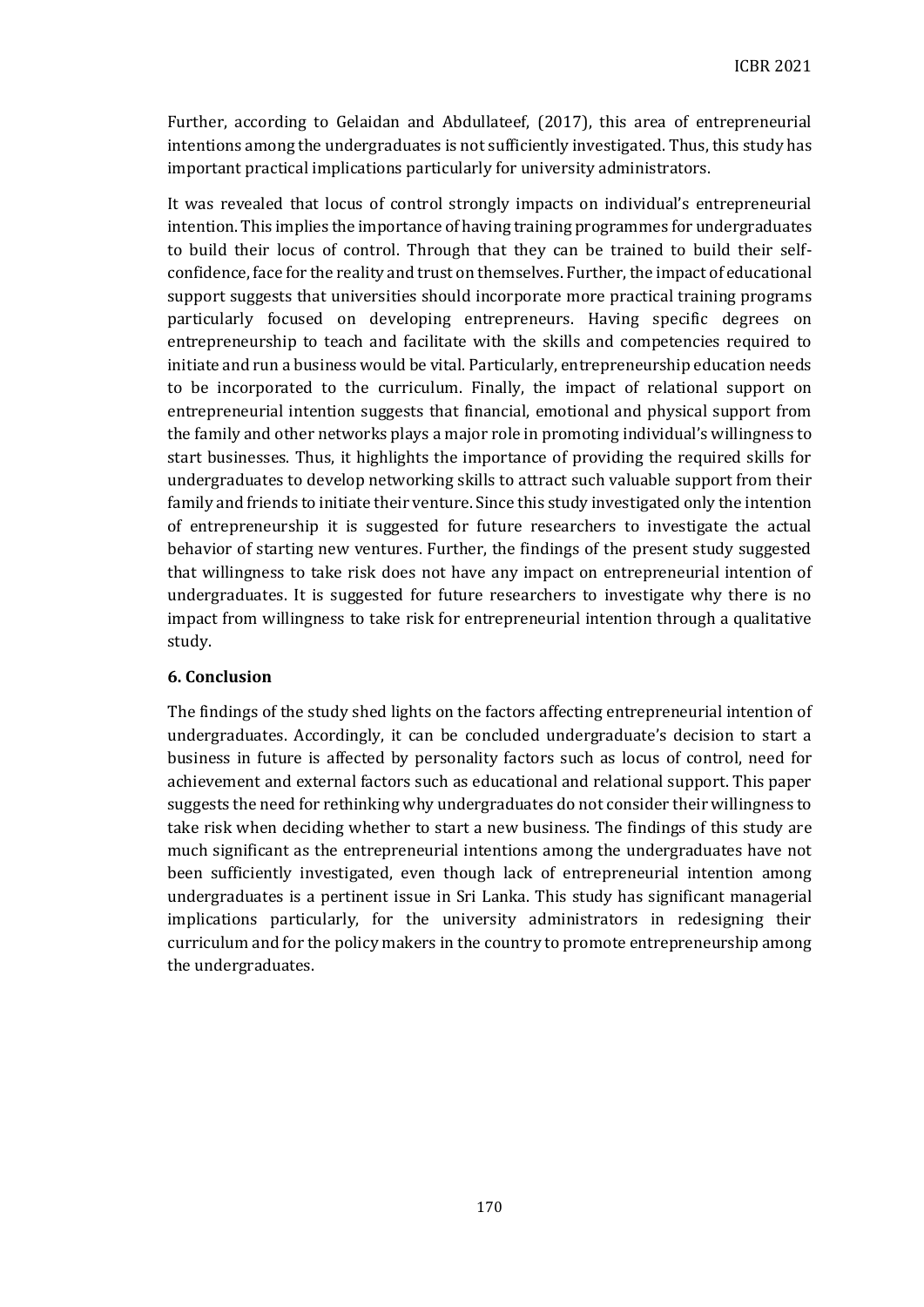## **References**

- Ajzen, I. and Madden, T.J., 1986. Prediction of goal-directed behavior: Attitudes, intentions, and perceived behavioral control. Journal of experimental social psychology, 22(5), pp.453-474.
- Ajzen, I., 1991. The theory of planned behavior. Organizational behavior and human decision processes, 50(2), pp.179-211.
- Autio, E., 1997. New, technology-based firms in innovation networks symplectic and generative impacts. Research policy, 26(3), pp.263-281.
- Ayers, W.M., 1997. MIT.The Impact of Innovation.Bank Boston Economics Department Special Report
- Basu, A. and Virick, M., 2008. Assessing entrepreneurial intentions amongst students: A comparative study. In VentureWell. Proceedings of Open, the Annual Conference (p. 79). National Collegiate Inventors & Innovators Alliance.
- Baughn, C.C., Chua, B.L. and Neupert, K.E. (2006), ―The normative context for women's participation in entrepreneurship: a multicountry study‖, Entrepreneurship Theory & Practice, Vol. 30 No. 5, pp. 687-708.
- Baughn, C.C., Chua, B.L. and Neupert, K.E., 2006. The normative context for women's participation in entrepreneruship: A multicountry study. Entrepreneurship Theory and Practice, 30(5), pp.687-708.
- Bonnett, C. and Furnham, A. (1991), ―Who wants to be an entrepreneur? A study of adolescents interested in a young enterprise scheme‖, Journal of Economic Psychology. Vol. 12 No.3, pp. 465-478
- Brockhaus, R.H., 1987. Entrepreneurial folklore. Journal of Small Business Management, 25(3), p.1.
- Bygrave, W.D. 1989. The entrepreneurship paradigm (II): Chaos and catastrophes among quantum jumps? Entrepreneurship Theory and Practice 14(2), pp7–30.
- Carree, M.A. and Thurik, A.R., 2005. Understanding the role of entrepreneurship for economic growth (No. 1005). Papers on Entrepreneurship, Growth and Public Policy.
- Chen, Y. and He, Y., 2011. The impact of strong ties on entrepreneurial intention: an empirical study based on the mediatinlg role of self-efficacy. Journal of Chinese Entrepreneurship, 3(2), pp.147-158.
- Chye Koh, H., 1996. Testing hypotheses of entrepreneurial characteristics: A study of Hong Kong MBA students. Journal of managerial Psychology, 11(3), pp.12-25.
- Dietrich, H., 1999.

―EmpirischeBefundezurselbständigenErwerbstätigkeitunterbesondererBerücks ichtigungscheinselbständigerErwerbsverhältnisse.Mitteilungenaus Arbeitsmarkt - und Berufsforschung 1, pp. 85–101.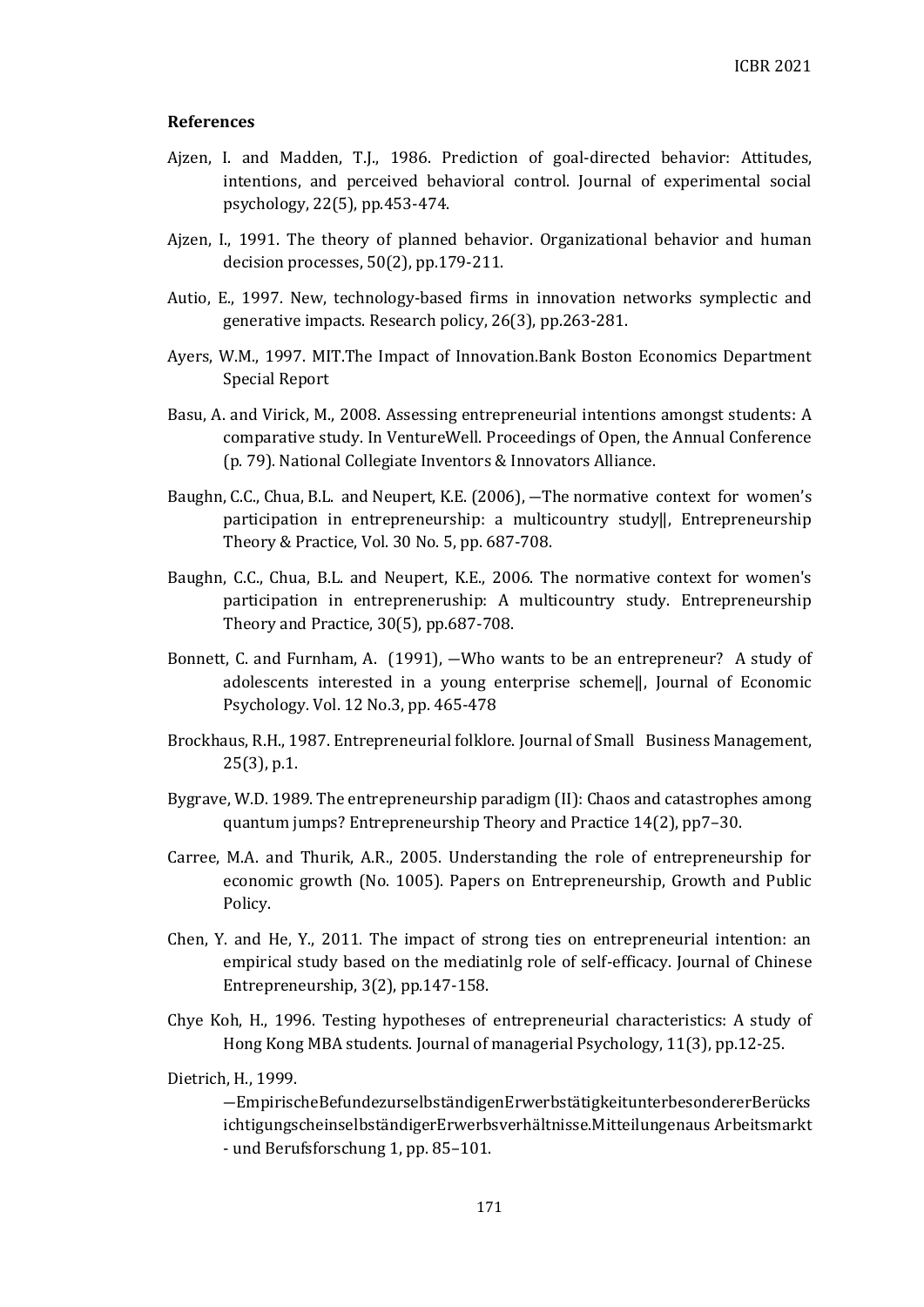- Dinis, A., do Paco, A., Ferreira, J., Raposo, M. and Gouveia Rodrigues, R., 2013. Psychological characteristics and entrepreneurial intentions among secondary students. Education+ Training, 55(8/9), pp.763-780.
- Edelman, L.F., Brush, C.G., Manolova, T.S. and Greene, P.G., 2010. Start‐ up motivations and growth intentions of minority nascent entrepreneurs. Journal of Small Business Management, 48(2), pp.174-196.
- Fishbein, M., Jaccard, J., Davidson, A.R., Ajzen, I. and Loken, B., 1980. Predicting and understanding family planning behaviors. In Understanding attitudes and predicting social behavior. Prentice Hall.
- Franke, N. and Lüthje, C., 2004. Entrepreneurial intentions of business students—A benchmarking study. International Journal of Innovation and Technology Management, 1(03), pp.269-288.
- Galloway, L. and Brown, W., 2002. Entrepreneurship education at university: a driver in the creation of high growth firms?. Education+ Training, 44(8/9), pp.398-405.
- Gelaidan, H.M. and Abdullateef, A.O., 2017. Entrepreneurial intentions of business students in Malaysia: the role of self-confidence, educational and relation support. Journal of Small Business and Enterprise Development, 24(1), pp.54-67.
- Gelaidan, H.M. and Abdullateef, A.O., 2017. Entrepreneurial intentions of business students in Malaysia: the role of self-confidence, educational and relation support. Journal of Small Business and Enterprise Development, 24(1), pp.54-67.
- Gorman, G., Hanlon, D. and King, W., 1997. Some research perspectives on entrepreneurship education, enterprise education and education for small business management: a ten-year literature review. International small business journal, 15(3), pp.56-77.
- Hair, J.F., Black, W.C., Babin, B.J., & Anderson, R.E. (2010). Multivariate data analysis: A global perspective (7th ed.). Upper Saddle River, NJ: Pearson.
- Henderson, R. and Robertson, M., 2000. Who wants to be an entrepreneur? Young adult attitudes to entrepreneurship as a career. Career development international, 5(6), pp.279-287.
- Henderson, R. and Robertson, M., 2000. Who wants to be an entrepreneur? Young adult attitudes to entrepreneurship as a career. Career development international, 5(6), pp.279-287.
- Herron, L. and Sapienza, H.J., 1992. The entrepreneur and the initiation of new venture launch activities. Entrepreneurship Theory and Practice, 17(1), pp.49-55.
- Hindle, K. and Rushworth, S., 2000. Yellow pages global entrepreneurship monitor (gem) australia 2000. University of Illinois at Urbana-Champaign's Academy for Entrepreneurial Leadership Historical Research Reference in Entrepreneurship.
- Hisrich, R.D. and Peters, M.P., 1995. Entrepreneurship–Starting, Developing and Managing a New Enterprise, Richard D., Inwin. INC, USA.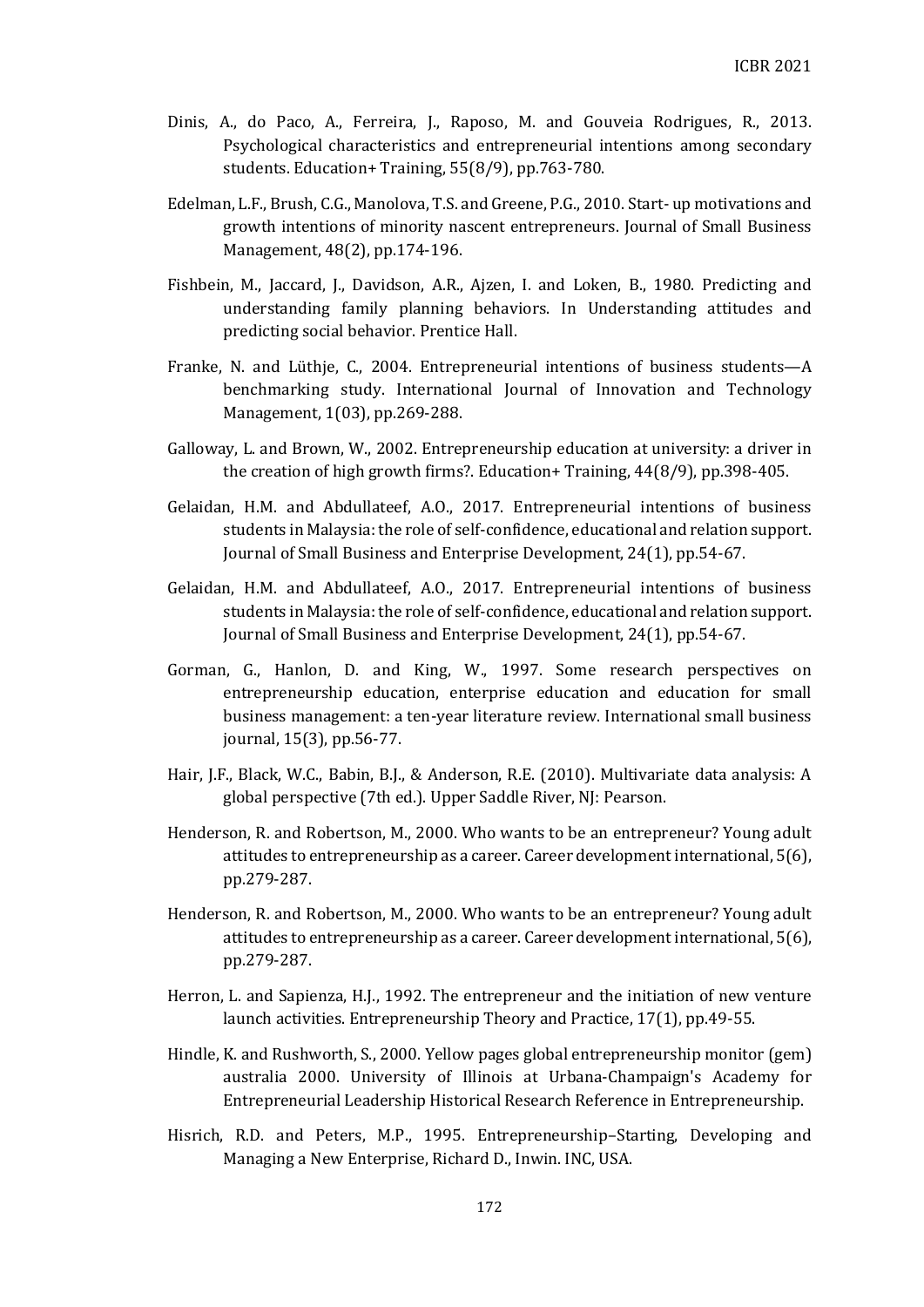- Honig, B. and Davidsson, P., 2000, August. THE ROLE OF SOCIAL AND HUMAN CAPITAL AMONG NASCENT ENTREPRENEURS. In Academy of
- Jayarathna, L.C.H., Perera, K.H. and Gunarathna, R.R.P.K., 2011. The impact of reward & recognition programs on employees" motivation in Commercial Bank, Sri Lanka.
- Johnson, B.R., 1990. Toward a multidimensional model of entrepreneurship: The case of achievement motivation and the entrepreneur. Entrepreneurship Theory and practice, 14(3), pp.39-54.
- Karimi, M., Ghasemi, A., Zangabad, P.S., Rahighi, R., Basri, S.M.M., Mirshekari, H., Amiri, M., Pishabad, Z.S., Aslani, A., Bozorgomid, M. and Ghosh, D., 2016. Smart micro/nanoparticles in stimulus-responsive drug/gene delivery systems. Chemical Society Reviews, 45(5), pp.1457-1501.
- Kofner, S., Menges, H. and Schmidt, T., 1999. Existenzgründungennach dem Hochschulabschluß.
- Kolvereid, L., 1996. Prediction of employment status choice intentions. Entrepreneurship Theory and practice, 21(1), pp.47-58.
- Krueger Jr, N.F., Reilly, M.D. and Carsrud, A.L., 2000. Competing models of entrepreneurial intentions. Journal of business venturing, 15(5-6), pp.411-432.
- Krueger, R.F., 2002. Personality from a realist's perspective: Personality traits, criminal behaviors, and the externalizing spectrum. Journal of Research in Personality, 36(6), pp.564-572.
- Lafuente, E., Szerb, L. and Acs, Z.J., 2016. Country level efficiency and national systems of entrepreneurship: a data envelopment analysis approach. The Journal of Technology Transfer, 41(6), pp.1260-1283.
- Langkamp Bolton, D. and Lane, M.D., 2012. Individual entrepreneurial orientation: Development of a measurement instrument. Education+ Training, 54(2/3), pp.219-233.
- Langkamp Bolton, D. and Lane, M.D., 2012. Individual entrepreneurial orientation: Development of a measurement instrument. Education+ Training, 54(2/3), pp.219-233.
- Lee, S.M., Lim, S.B. and Pathak, R.D., 2011. Culture and entrepreneurial orientation: a multi-country study. International Entrepreneurship and Management Journal, 7(1), pp.1-15.
- Linan, F., & Chen, Y. W., (2009). Development and cross-cultural application of a specific instrument to measure entrepreneurial intentions. Entrepreneurship Theory and Practice, 33(3)
- Lüthje, C., 2004. Characteristics of innovating users in a consumer goods field: An empirical study of sport-related product consumers. Technovation, 24(9), pp.683-695.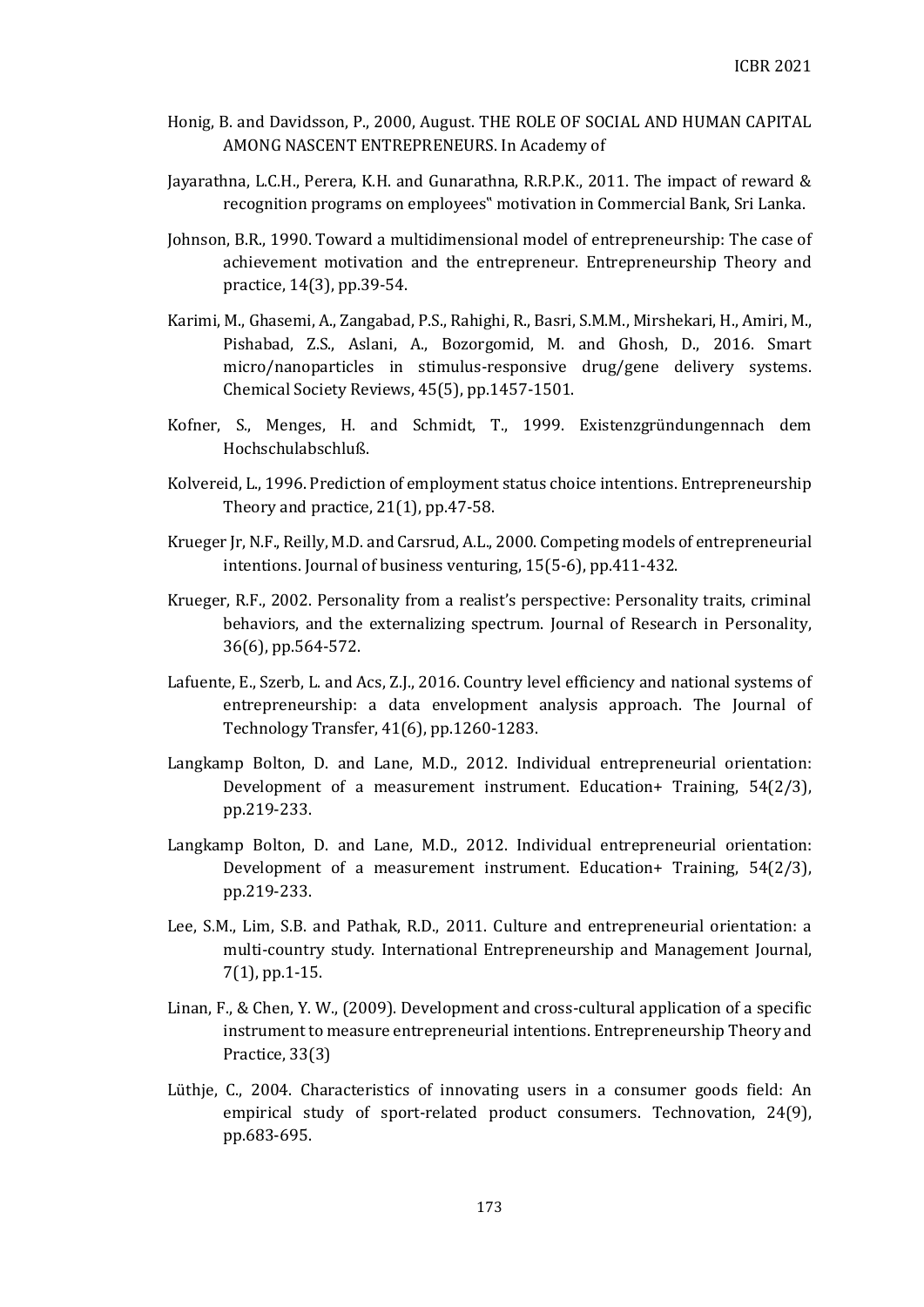- Management Proceedings (Vol. 2000, No. 1, pp. B1-B6). Briarcliff Manor, NY 10510: Academy of Management.
- Mayuran, A.J., 2017. The power of education in refugees' lives: Sri Lankan refugees in India. Forced Migration Review, (55).
- Mayuran, A.J., 2017. The power of education in refugees' lives: Sri Lankan refugees in India. Forced Migration Review, (55).
- Mazzarol, T., Volery, T., Doss, N. and Thein, V., 1999. Factors influencing small business start-ups: a comparison with previous research. International Journal of Entrepreneurial Behavior & Research, 5(2), pp.48-63.
- Mink, G. (1998) Welfare's End, Ithaca, NY: Cornell University Press
- Moore, M.C., 1986. Elevated testosterone levels during nonbreeding-season territoriality in a fall-breeding lizard, Sceloporusjarrovi. Journal of Comparative Physiology A, 158(2), pp.159-163.
- Mwoma, T. and Pillay, J., 2016. Educational support for orphans and vulnerable children in primary schools: Challenges and interventions. Issues in Educational Research, 26(1), p.82.
- Naffziger, D.W., Hornsby, J.S. and Kuratko, D.F., 1994. A proposed research model of entrepreneurial motivation. Entrepreneurship theory and practice, 18(3), pp.29- 42.
- Pretheeba, P., 2014. Predicting entrepreneurial intention among business and engineering students in Sri Lanka. Ruhuna Journal of Management and Finance, 1(1), pp.25-36.
- Richert, J. and Schiller, R., 1994. HochschulabsolventenalsExistenzgründer. Auftragsstudie der DeutschenAusgleichsbankfür das BundesministeriumfürBildung und Wissenschaft. WissenschaftlicheReihe der DeutschenAusgleichsbank.
- Robinson, P.B., Stimpson, D.V., Huefner, J.C. and Hunt, H.K., 1991. An attitude approach to the prediction of entrepreneurship. Entrepreneurship theory and practice, 15(4), pp.13-32.
- Robinson, P.B., Stimpson, D.V., Huefner, J.C. and Hunt, H.K., 1991. An attitude approach to the prediction of entrepreneurship. Entrepreneurship theory and practice, 15(4), pp.13-32.
- Sesen, H., 2013. Personality or environment? A comprehensive study on the entrepreneurial intentions of university students. Education+ Training, 55(7), pp.624-640.
- Sesen, H., 2013. Personality or environment? A comprehensive study on the entrepreneurial intentions of university students. Education+ Training, 55(7), pp.624-640.